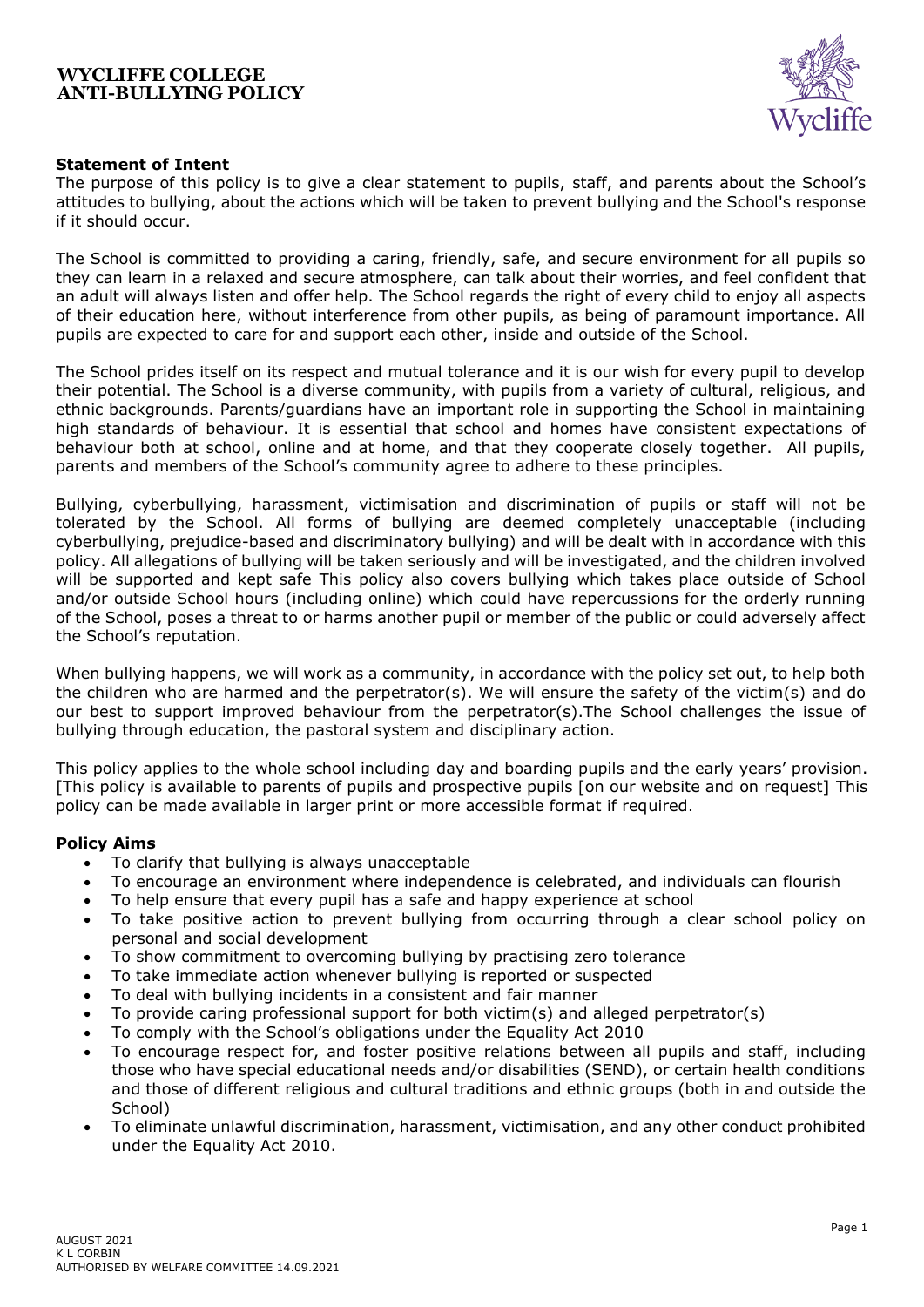

# **Policy Objectives**

- For all members of the School community to understand what bullying is and the School's approach to tackling bullying behaviour
- For all pupils and parents to be aware of the School's expectations regarding pupil behaviour
- For all staff to be aware of their role in managing bullying incidents
- For all staff (and prefects/senior pupils at the Senior School) to receive INSET training on bullying and the School's policy, which includes training on online safety.

## **Definitions of Bullying**

Bullying is defined as any behaviour by an individual or group, usually repeated over time, that intentionally hurts, harms, or humiliates another individual or group either physically or emotionally. It can take the form of child-on-child abuse which is defined as abuse by one or more pupils against another pupil and is often insidious. It can be standalone or as part of wider abuse. Further information about child-on-child abuse, including the procedures to follow when an incident on child-on-child abuse is reported can be found in the School's Child-on-child Policy and the Safeguarding and Child Protection Policy.

It is not an acceptable defence to justify bullying behaviour that causes harm and distress as actions intended as a joke or 'banter' or as 'a part of growing up'. Staff will address inappropriate behaviour (even if it appears to be relatively innocuous) to help prevent problematic, abusive and/or violent behaviour in the future. Staff will also challenge physical behaviours (that are potentially criminal in nature), such as grabbing bottoms, breasts, and genitalia, pulling down trousers, flicking bras and lifting up skirts. Dismissing or tolerating such behaviours risks normalising them.

| <b>Physical</b>   | pushing, kicking, hitting, pinching, or any threat or use of violence               |
|-------------------|-------------------------------------------------------------------------------------|
| <b>Verbal</b>     | name-calling, sarcasm, spreading rumours, teasing                                   |
| <b>Emotional</b>  | excluding, being unfriendly, taunts, graffiti, tormenting, interfering with others' |
|                   | possessions, hiding the victim's possessions, threatening gestures                  |
| <b>Sexual</b>     | unwanted physical contact, abusive comments or the sharing of nudes/semi-           |
|                   | nudes                                                                               |
| Homophobic        | focusing on the issue of sexuality, use of terms such as 'gay' etc.                 |
| <b>Racial</b>     | racial taunts, graffiti, gesture                                                    |
| <b>Disability</b> | focusing on the issue of disabilities including SEN; unwanted abusive comments      |
| <b>Cyber</b>      | threatening, abusive e-mails or mobile text messaging; posting embarrassing         |
|                   | information/comments/photographs on social websites, gaming sites, virtual          |
|                   | worlds etc. This can include the use of images and video.                           |
| <b>Religious</b>  | focusing on religious beliefs; unwanted abusive comments, name-calling,             |
|                   | teasing etc.                                                                        |
| <b>Cultural</b>   | focusing on cultural beliefs; unwanted abusive comments, name-calling, teasing      |
|                   | etc.                                                                                |

By way of examples, bullying can include:

The School recognises that bullying may be motivated by prejudice against particular groups and may involve actions or comments regarding a person's race, religion, sex, gender, sexual orientation, SENDSEND or certain health conditions, or because of a child's familial circumstances, such as they are adopted, in care or that they have caring responsibilities. Bullying may be motivated by actual differences between children, or perceived differences. The School also recognises that bullying can cause psychological damage, and even suicide. It can involve manipulating a third party to tease or torment someone, or actions that fall short of direct participation, where someone encourages others to bully, or joins in with laughing at the victim(s).

Harassment, threatening behaviour and damage to another's property may also be a criminal offence (and a civil wrong) which has repercussions outside of school. Malicious electronic communications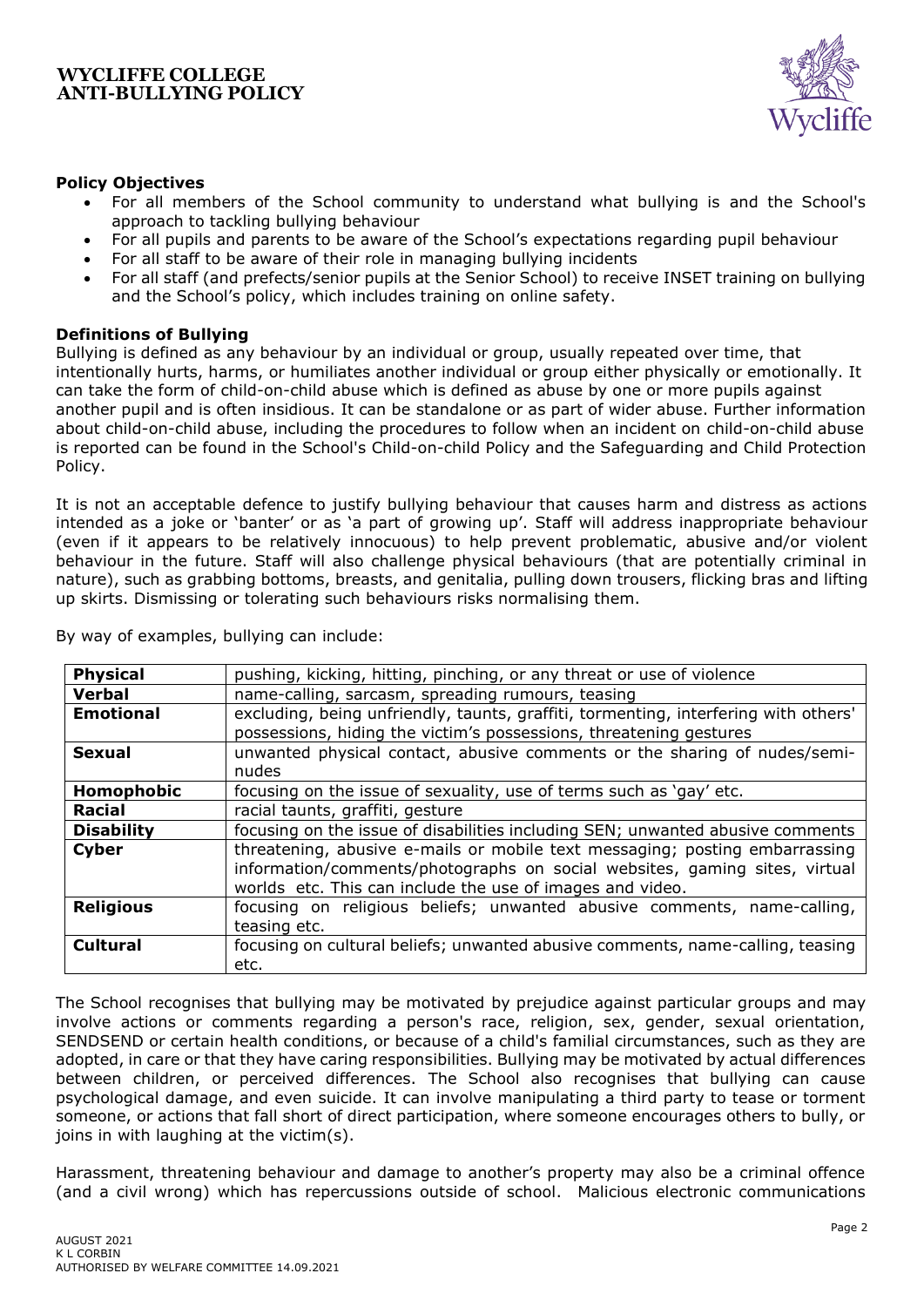

(such as a text or email) which intends to cause distress or conveys an indecent message is also an offence. The School will inform external agencies such as the police and social services as appropriate (please see further detail below).

Where an incident of bullying causes or is likely to cause significant harm to a pupil, the School will follow the procedures set out in the School's Safeguarding and Child Protection Policy.

## **Signs and Symptoms**

A child may show signs or behaviour that they are being bullied. Adults should be aware of the following possible signs and that they should take action in accordance with this policy if a child:

- is frightened of walking to or from school
- is unwilling to go to school (school phobic)
- Frequent absence, erratic attendance, or late arrival to class
- becomes withdrawn, anxious, tearful, lacking in confidence, starts stammering
- attempts or threatens suicide or to run away
- cries themselves to sleep at night or has nightmares
- feels ill in the morning
- begins to do poorly in schoolwork or produces work that appears to have been copied, interfered with, or spoilt by others
- becomes withdrawn from group/social activities
- Frequent visits to the Medical Centre/their GP with symptoms which may relate to stress or anxiety, such as stomach pains or headaches;
- is isolated in class, prep, social groups
- comes home with clothes torn or books damaged
- has possessions go 'missing' and money 'lost'
- asks for money or starts stealing money (to pay perpetrator(s))
- has unexplained cuts or bruises
- becomes aggressive, disruptive, or unreasonable
- Change to established habits (e.g. giving up music lessons, change to accent or vocabulary);
- is bullying other children or siblings by passing comments/obvious silence
- stops eating
- is frightened to say what's wrong
- gives improbable excuses for any of the above.

The School also recognises that children may not find it easy to tell staff about their abuse verbally and that instead they may show signs or act in ways they hope adults will notice and react to. It is also recognised that an incident may come to a member of staff's attention through a report of a friend, or by overhearing conversations. These signs and behaviours could indicate other problems, but bullying should be considered a possibility and investigated. It is therefore important that all staff are clear on the School's policy and procedures with regards to bullying including how to identify it and how to respond to reports.

## **Preventative Measures**

The School's response to bullying does not start at the point in which a pupil has been bullied. The School takes a number of preventative measures in order to create an environment that prevents bullying from becoming a problem at the School in the first place:

## **Pupils**

The School promotes an ethos of good behaviour where pupils treat each other with respect at all times, inside and outside of school. Wycliffe's Life Skills/PSHEE programme deals with the subject of bullying in lessons and tutorial time. Discussion includes experiences of bullying, reasons why it may occur, strategies for dealing with it and methods of support, both in and out of school. The ICT programme deals with cyber-bullying and online safety. Subjects such as Drama, RS and English also explore aspects of bullying through dramatic and literary texts. We also use the National Anti-Bullying week in November to raise awareness of the negative consequences of bullying.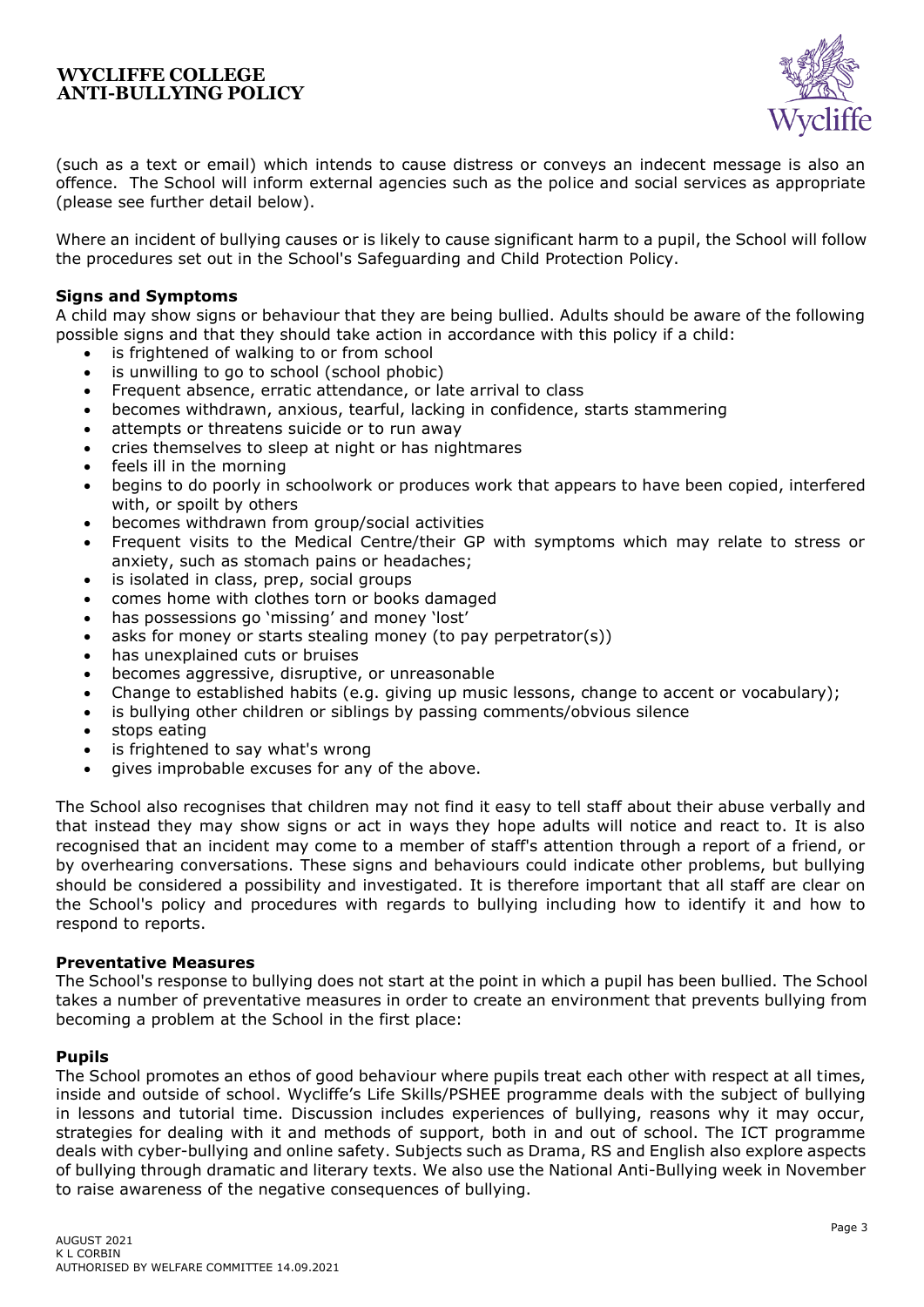

Opportunities such as House Chapels are used to discuss and present ideas about relationships and bullying issues. When appropriate, Senior Staff address the subject in Chapel or Assembly and on occasions, Housemasters/Housemistresses will discuss it formally in the Houses. Housemasters/Housemistresses will explain this policy to pupils when they first arrive at Wycliffe and with the whole House at the beginning of each year. The policy will also be explained to parents and be made available on the Parent Portal and they will be urged to contact the School promptly about any concerns.

All pupils are encouraged to tell any member of staff at once if they are being bullied, or if they know or suspect that bullying is taking place. They are reassured that they will be taken seriously and will be supported and kept safe. The School however recognises that certain children may face additional barriers to reporting an incident of abuse because of their vulnerability, disability, sex, ethnicity and/or sexual orientation. Pupils will be regularly reminded of the sources of help and advice available to them both in and out of school, including the Chaplain, the school counselling service and telephone numbers of organisations such as Childline will be available to them.

Raising awareness of bullying will form part of induction/training for new school Prefects and Heads of Houses and will also be part of the training for the peer mentoring group in each House. Such senior pupils are extremely influential in establishing the culture within the School and the House and can often be aware of problems at an early stage. They will be encouraged to adopt the approaches outlined below, alongside staff.

## **Staff**

Training will be provided to staff both at induction, INSET training days and as and when required, to ensure that staff understand the School's Anti-Bullying Policy and procedures and the School's legal responsibilities in this regard. Such training will ensure that staff understand the action to be taken in relation to a bullying incident (including incidents which take place online) and the steps taken to resolve and prevent such problems arising and/or escalating. Staff will be informed about the various sources of available support, such as via the School Counsellor and local agency support networks and helplines. The School will consider what additional training may be needed to ensure that staff understand and are able to respond to the needs of vulnerable pupils, particularly those with SEND or certain health conditions and those pupils who are lesbian, gay, bisexual and transgender (LGBTQ+).

Staff will build pupils' confidence and self-esteem by recognising achievements and positive qualities of every pupil. They will adopt strategies to ensure that every pupil is properly involved in lessons and group activities. They will make a point of expressing disapproval when they hear unkind remarks; they will not allow pupils to exclude others from groups in class or at mealtimes and other formal occasions.

At times such as break, lunchtime and social activities or outings when there is naturally less formal supervision, staff will keep a careful eye on behaviour and relationships within groups. Staff in Houses will make a point of visiting dormitories/rooms regularly at bedtimes and also check them after lightsout times; they will spend time with younger pupils in the evenings and at weekends, encouraging them to behave co-operatively and monitor relationships. Housemasters/Housemistresses will routinely see pupils on a one-to-one basis so that there are regular opportunities for any concerns to be expressed. A member of the boarding house staff is always on duty to supervise the pupils. The School will always comply with its obligations as set out in the National Minimum Standards.

All staff should be vigilant to possible signs of bullying. By being alert, staff may help to prevent friction caused by the normal changes in adolescent relationships from developing into more serious, long-term problems. Staff will be particularly alert to the needs of, and understand how to support, pupils with protected characteristics under the Equality Act 2010, including those with special educational needs , SEND and/or certain health conditions, and LGBTQ+ pupils.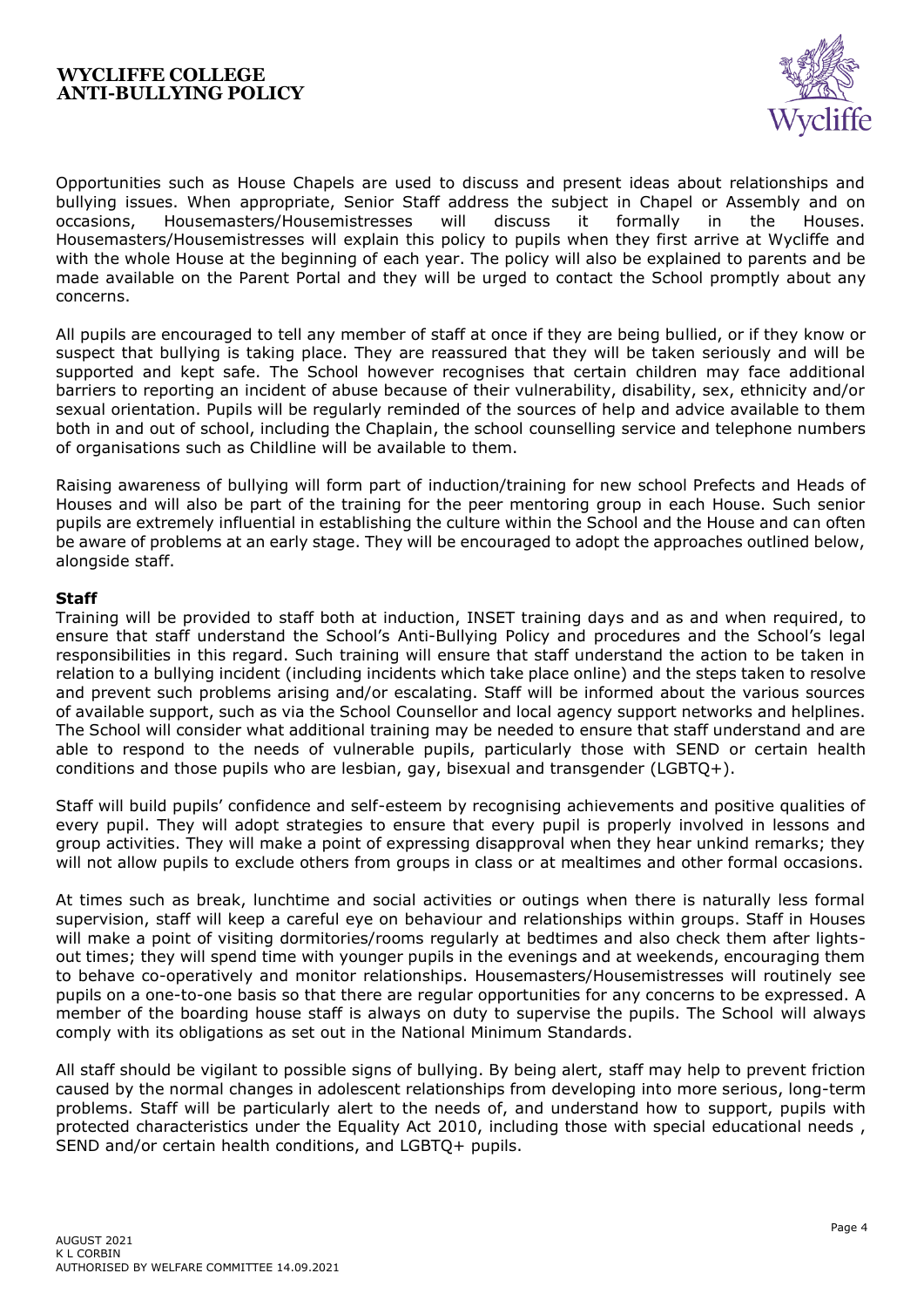![](_page_4_Picture_1.jpeg)

All concerns should be raised with the appropriate member of staff in accordance with the procedures set out below. It is important that all staff report any concerns as soon as they arise, so that appropriate action/investigation can be taken at once. Early intervention is important as patterns of behaviour can become entrenched and more difficult to change if they are left unchallenged.

### **Parents**

This policy is readily available [on the School's website/ in the Parent Handbook/ on request/ in hard copy for reading at the School office][which parents are made aware of] so that they are clear on the School's approach to bullying and what to do if their child experiences bullying.

The School encourage close contact between the House Master/ Mistress and parents/ guardians, and will always make contact if there are concerns about a pupil's well-being;

If parents know or suspect that their child, or another pupil, is being bullied, they should contact the School without delay. All concerns will be taken seriously.

The School welcomes feedback from parents and guardians on the effectiveness of our preventative measures and all other aspects and implementation of this Anti-Bullying Policy.

#### **Procedures for dealing with reported bullying**

'The Step-by-Step Guides to handling a Bullying Incident' for Senior School, Prep School or Lower Prep should be followed, as appropriate (*see Appendix one and two for each section of the School)*.

In summary, if a member of staff suspects bullying or a pupil experiences bullying, either as a bystander or a victim, they are encouraged to report this as soon as possible. The School recognises that pupils are likely to report bullying to someone they trust: this could be any member of staff. The School also recognises that children may not find it easy to tell staff about bullying verbally and that instead they may show signs or act in ways they hope adults will notice and react to. It is also recognised that an incident may come to a member of staff's attention through a report of a friend, or by overhearing conversations. All concerns will then be reported without delay to:

- the Housemaster/Housemistress, the Deputy Head Pastoral and Head for concerns in the Senior **School**
- the Head of House, Director of Pastoral Care, the Deputy Head and Head for concerns in the Prep School and
- the Head of Lower Prep, Director of Pastoral Care, the Deputy Head and Head for concerns in the Lower Prep and early years' provision.

Where the initial concern is raised by a parent, the same procedures will apply. The member of staff initially contacted will keep parents updated with any action taken.

All concerns and complaints of bullying will be taken seriously. Staff, parents, and pupils will be listened to, and any allegation of bullying will be noted on CPOMS.

Staff and the pupil concerned will be informed of any action to be taken. Pupils may often be reluctant to support further action for fear of making things worse, and staff will note any of these fears. However, the School has a duty to the pupil, and the community as a whole, to take action on bullying and cannot stand by and allow it to continue once they are aware it is happening. They will make clear to the pupil concerned that the School cannot condone bullying, and they will be reassured that they will be supported through any continuing difficulties, but confidentiality cannot be guaranteed.

Where an issue of pupil behaviour or bullying gives 'reasonable cause to suspect that a child is suffering, or is likely to suffer, significant harm', staff should follow the procedures set out in the School's Safeguarding and Child Protection Policy rather than the procedure set out in this policy.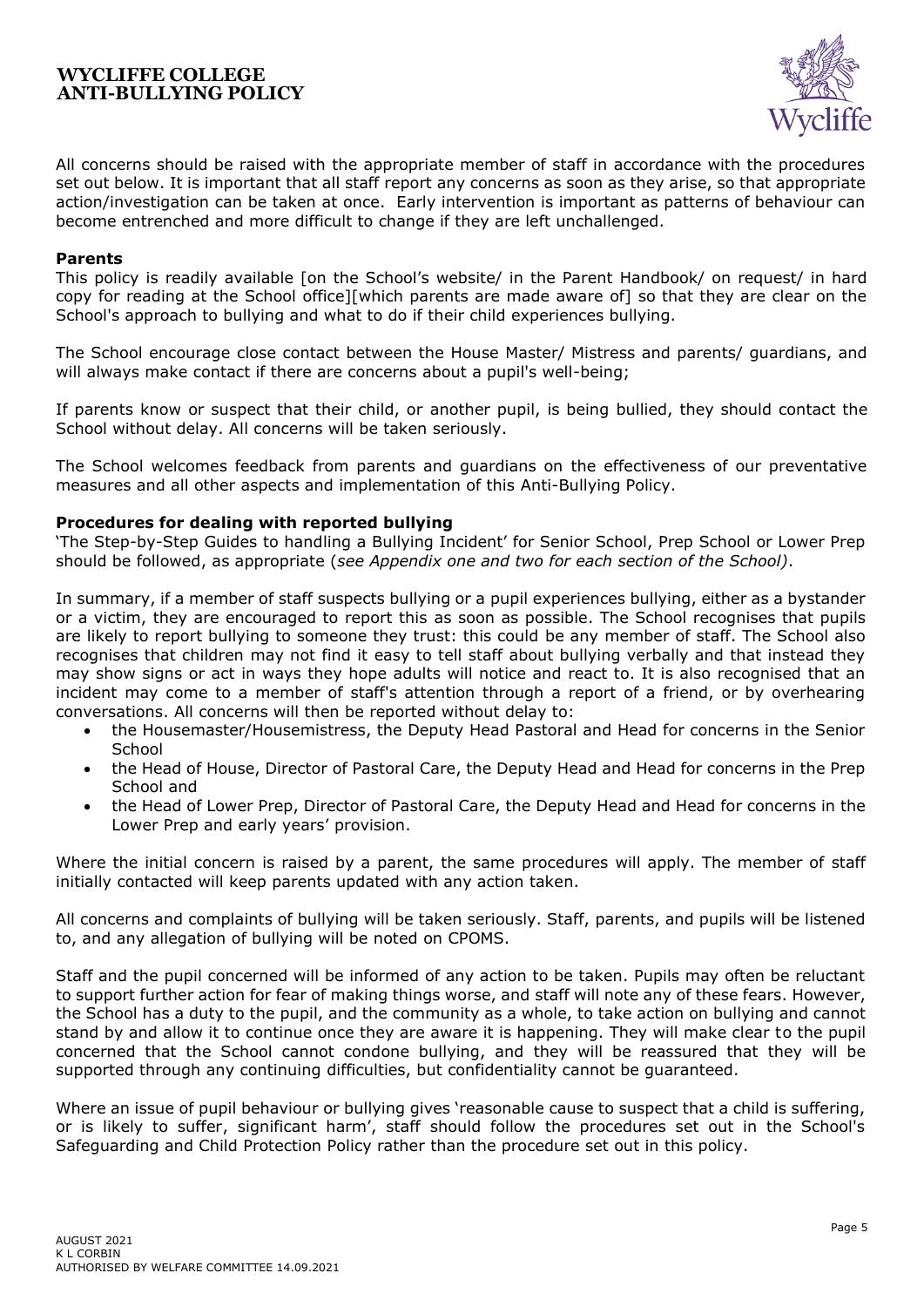![](_page_5_Picture_1.jpeg)

# **Investigation**

An appropriate member of staff will investigate the situation carefully. Investigation may take a number of forms, depending, for example, on the apparent seriousness of the situation, the age of the pupil concerned, any SEND or certain health conditions or vulnerability the pupil may have and the level of distress involved. On some occasions, there may be clear evidence in the form of written notes, text or email messages etc., or Staff and senior pupils may have observed specific actions; on other occasions there may only be the complaints from the victim(s) and possibly a series of counter-accusations from other pupils. All of these will be gathered as part of the investigation.

Investigation may include speaking with the pupils involved. The alleged perpetrator(s)/ 'bully' or 'bullies' and the victim(s) will be interviewed separately. If a group is involved, it may be useful, to ask them to write individual versions of events, which can be checked against each other; a meeting between the alleged perpetrator(s) and the victim(s) may be arranged, depending on the circumstances. Such a meeting would only be arranged with the agreement of both parties and care will be taken to ensure that support is given if necessary. Staff will consider carefully whether another member of staff should be present to take notes and whether individual pupils should be supported by a friend or trusted adult. This will be appropriate in most cases.

Where the bullying is of a sexual violence or sexual harassment nature, the Designated Safeguarding Lead (DSL) will make an immediate risk and needs assessment which will consider the victim(s), the alleged perpetrator(s) and the other children at the School. This risk assessment will be recorded and kept under review. The victim(s) will be reassured that they are being taken seriously and they will be supported and kept safe. The DSL will consider the risk posed to all pupils and put adequate measures in place to protect them and keep them safe. This may include consideration of the proximity of the victim(s) and alleged perpetrator(s) and considerations regarding shared classes, sharing school premises, boarding houses, and school transport. Further information can be found in the Safeguarding and Child Protection Policy.

Where the School considers that the reported bullying behaviour may be criminal or considers that there may be a risk of harm to someone, the staff member will discuss this with the Head, and will report the matter to the Police without delay, if considered necessary. The School will then follow the procedures set out in the Safeguarding and Child Protection Policy as well as any guidance from the Police.

# **Points to Remember when investigating bullying incidents**

The interviewing member of staff should support the victim(s) by:

- ensuring that the pupil feels that they are being listened to
- reassuring them that the bullying incidents are being taken seriously
- explaining the support available and how the incident will be managed
- understanding that a first disclosure of an incident is not necessarily representative of a singular incident, and there may be other incidents the victim(s) has not yet disclosed
- offering support to develop a strategy to help
- making it clear why revenge or retaliation is inappropriate.

The interviewing member of staff should support the alleged perpetrator(s) by:

- explaining the reasons for investigating
- reminding them that all incidents of bullying are taken seriously and are not acceptable
- keeping calm and non-judgmental and ensuring the pupil feels that they are being listened to
- explaining the support available and how the incident will be managed.

The purpose of the individual interviews (with the victim(s), alleged perpetrator(s), colluders, and bystanders) is to find out how the pupil feels and who was involved. Staff should ensure that they have permission from the victim(s) to let the alleged perpetrator(s) know how they, as the victim(s), feel. This may require some agreement as to how much information the victim(s) is prepared to give the perpetrator(s) at this stage. Staff should explore the situation with the alleged perpetrator(s) (and any colluders and bystanders) from the perspective of the victim(s) and explain how the victim(s) feels. It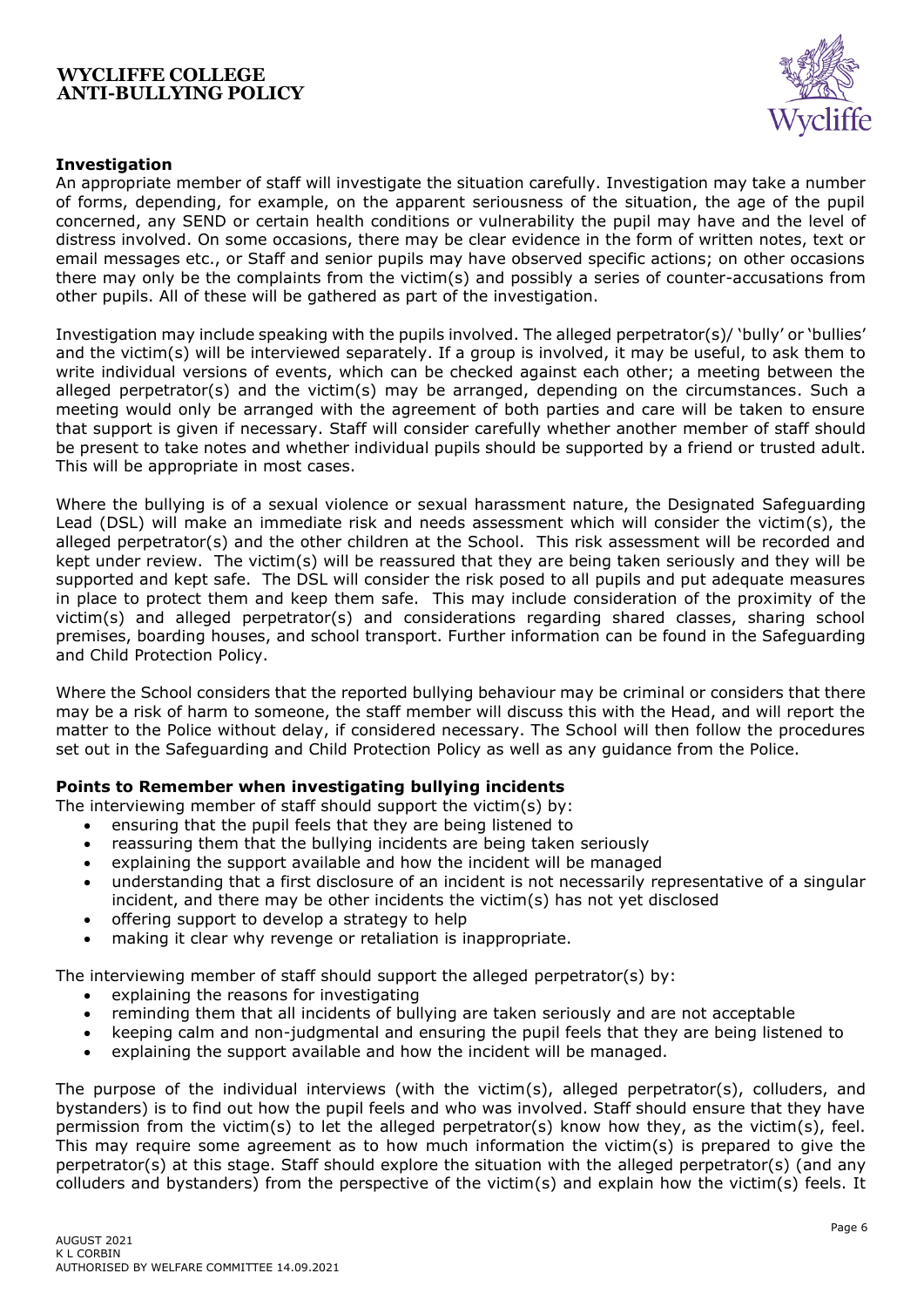![](_page_6_Picture_1.jpeg)

will be made clear why the perpetrator's behaviour was inappropriate and caused distress and how such behaviour can be modified and avoided.

Where appropriate, a meeting with all the pupils involved should be held (provided all pupils consent to the meeting) with close staff supervision. This should be used to listen to what the pupils have to say and to help all pupils acknowledge and understand the situation from each other's perspectives. Pupils should be encouraged to reflect on their behaviour to enable the pupils to discuss how they can resolve the present conflict and avoid a recurrence.

Records will be kept of all investigations on CPOMS and will record:

- Details of the incident
- The pupils interviewed and outcome of meetings
- Any action to be taken by any of the pupils involved
- The date when a review meeting will take place.

#### **The Review Meeting**

A review meeting will be held to discuss, with the pupils, how things have been going and any further concerns. These meetings may be held individually or collectively, depending on the individual pupil's preference, and taking into consideration the feelings of the victim(s). The meeting will also help monitor the situation and review whether any further action is needed.

If there has been no further incident and no further action is needed following the review meeting, completion of the Bullying Incident Reports occurs. The Bullying Incident Reports are kept on CPOMS and are logged centrally by the Deputy Head Pastoral. Everyone directly concerned with the victim's welfare is made aware of what has happened, and the action taken.

Parents will be informed of the incident to discuss the implementation of appropriate strategies to manage the incident and enable the situation to be resolved successfully. If a disciplinary sanction is likely, this will also be discussed with parents. Staff should ensure that a full record of concerns and the action taken to support the pupils has been kept on CPOMS and a copy of the record is available when meeting with parents.

#### **Responses**

The following steps indicate the range of options open to the School and are dependent on the severity and/or frequency of the incident(s). At the lowest level the aim will be to resolve the situation and reestablish reasonable relationships and acceptable behaviour. Options to help resolve the bullying should also be considered, such as a change of House. However, all or any will be used at the discretion of the Deputy Head Pastoral and the Head.

## **Informal Discipline**

It is important to talk with, and to listen to, pupils and take time in fact-finding and reaching a resolution. In some circumstances, informal sanctions may be considered more appropriate rather than implementing a more formal disciplinary sanction. Consideration to the seriousness of the incident and the views of the pupils involved should be given.

Informal discipline may include:

- A verbal or written apology
- Confiscation of mobile phones or laptops (or other electronic devices) and restrictions on the use of the internet i.e. where there has been misuse of ICT for cyber-bullying
- Reprimand
- Withdrawal of privileges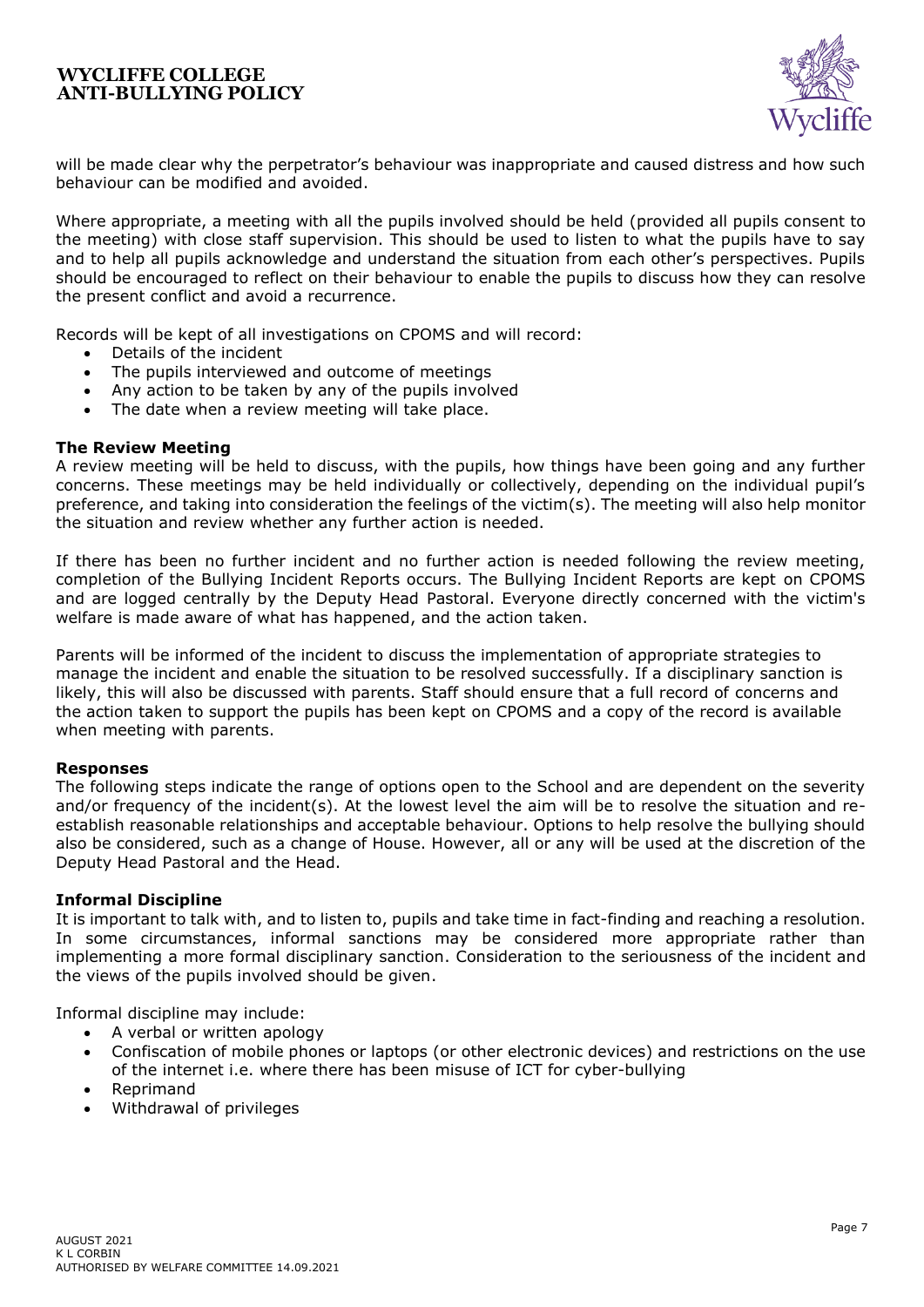![](_page_7_Picture_1.jpeg)

# **Formal Discipline**

The School will apply disciplinary measures where appropriate in accordance with the School's Behaviour Policy. Any disciplinary sanctions imposed will reflect the seriousness of the bullying incident(s) and will be proportionate to the offence. The School will take into account the impact of disciplinary measures on any SEND or certain health conditions or vulnerabilities.

If bullying behaviour continues following a suspension and/or is serious or persistent, this may lead to permanent exclusion (expulsion) by the Head, following the School's Behaviour Policy. The Head may take into account the pupil disciplinary record and will consider whether the DSL should also be informed and the School's Safeguarding and Child Protection Policy and procedures instigated.

Where there are concerns that a criminal act has or may be committed, the matter may need to be referred to the police and/or Children's Social Services. This will not determine or prejudice the School's right to act in accordance with its own disciplinary procedures, but the School will consider and act on the advice of external bodies as appropriate. Specifically, the School should not undertake their own investigation of the allegation/s without prior consultation with the Police and/or the LADO, so as not to jeopardise statutory investigations.

The School does not use or threaten corporal punishment.

## **Cyber-bullying**

Bullying can also occur online, or technology may be used to facilitate online abuse. Cyber-bullying can be defined as '*the use of information and communication technologies to support deliberate, repeated, and hostile behaviour by an individual or group that is intended to harm others'* (Belsey, [http://www.cyberbullying.org/\)](http://www.cyberbullying.org/). Cyber-bullying can be an aggressive, intentional act carried out by a group or individual, using electronic forms of contact, repeatedly over time and often against a victim(s) who cannot easily defend themself. The School acknowledges that cyberbullying may take place inside School, outside of School and at any time of the day.

Cyberbullying could involve communications by various electronic media, including for example:

- Texts, instant messages or calls on mobile phones;
- The use of mobile phone camera images to cause distress, fear, or humiliation;
- Posting threatening, abusive, sexual, discriminatory, offensive, or humiliating material or comments on websites (including blogs, personal websites, and social networking sites such as Facebook, Instagram, Twitter, TikTok, Snapchat, WhatsApp, Skype or YouTube);
- Using e-mail to message others in a threatening or abusive manner; or
- Hijacking/ cloning e-mail accounts.

Cyber-bullying can take different forms, such as:

- threats and intimidation;
- harassment or "cyber stalking" (e.g. repeatedly sending unwanted texts, instant messages)
- vilification / defamation;
- exclusion or peer rejection;
- impersonation:
- unauthorised publication of private information or images (including what are sometimes misleadingly referred to as 'happy slapping' images, sharing nudes/semi-nudes and upskirting images):
- setting up website pages and inviting others to post derogatory comments and circulating them via various electronic media;
- sending, insulting and vicious text messages or messages of a sexual nature (so called 'sexting');
- posting fake and/or obscene photographs of the victim(s) on a social networking site and manipulation; and
- Unpleasant messages or images.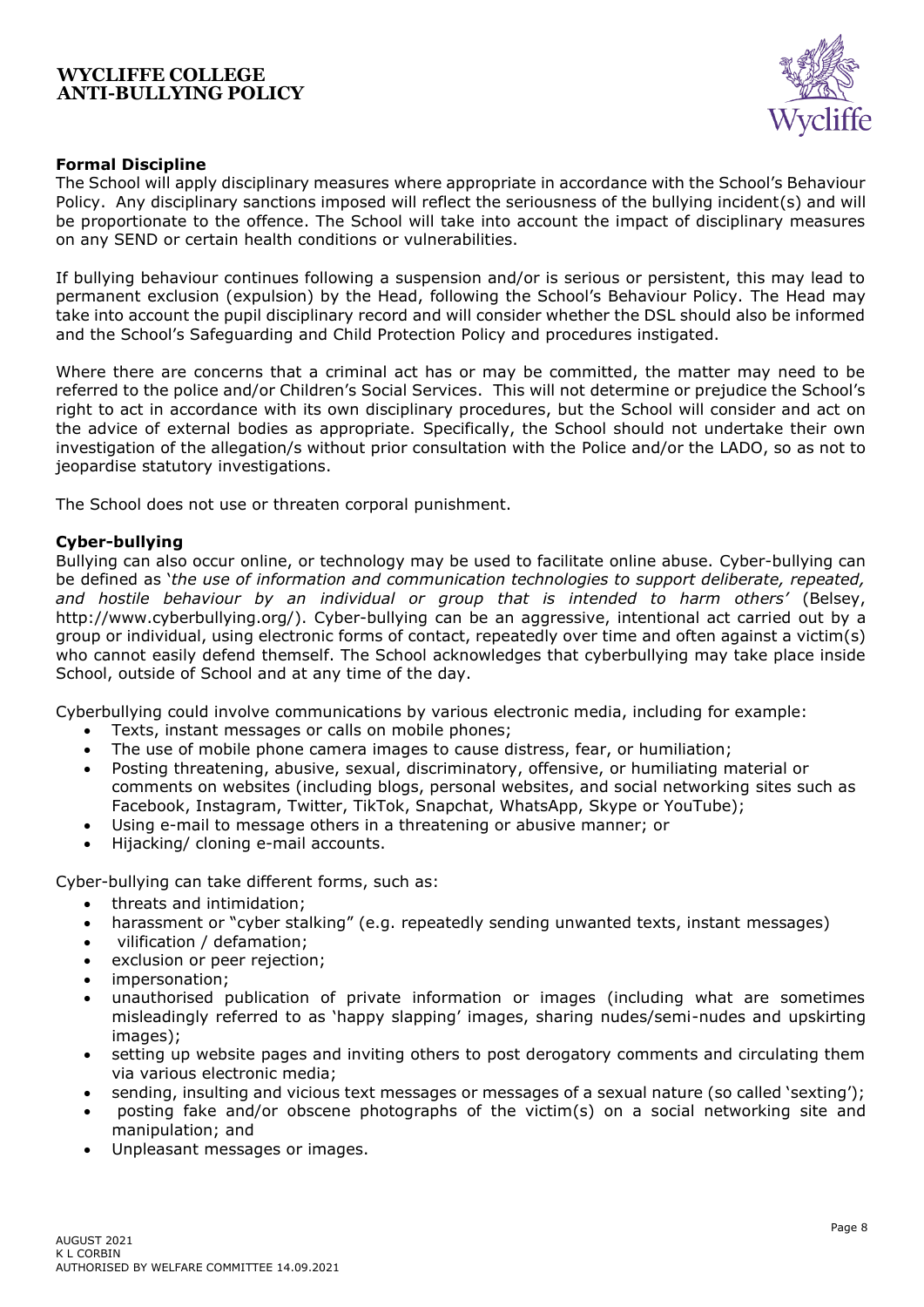![](_page_8_Picture_1.jpeg)

The School expects parents to play the main role in dealing with any out of school incidents. However, the School may take such disciplinary action that is reasonable in dealing with cyber-bullying which takes place outside of school with a view to regulating conduct or where the welfare of other pupils or the culture or reputation of the School is at risk. [The School acknowledges it has a role to play, alongside parents, in teaching pupils about the underpinning knowledge and behaviours that can help them to navigate the online world safely and confidently regardless of the device, platform, or app. In taking this forward, the School has regard to the DfE's non-statutory guidance on Teaching online safety in school (June 2019).]

Some cyber-bullying is clearly deliberate, but some incidents of cyber-bullying can be unintentional and the result of simply not thinking about the consequences. What may be sent as a joke may not be received as one, and indeed the distance that technology allows in communication means the sender may not see the impact of the message on the receiver. There is also less opportunity for either party to resolve any misunderstanding or to feel empathy. Abusive comments and interactions should never be passed off or dismissed as "banter" or "part of growing up". Nor will harmful sexual behaviours, including sexual comments, remarks or jokes and online sexual harassment, be dismissed as the same or "just having a laugh" or "boys being boys". Dismissing or tolerating such behaviours risks normalising them.

In cyber-bullying, bystanders can easily become perpetrators – by passing on or showing to others images designed to humiliate, for example, or by taking part in online polls or discussion groups. They may not recognise themselves as participating in bullying, but their involvement compounds the misery for the person targeted. It is important therefore that pupils are aware that their actions can have severe and distressing consequences and that participating in such activity will not be tolerated.

# **Prevention of cyberbullying**

All pupils are required to sign the School's Acceptable Use Policy which lays out their responsibility for making safe and appropriate use of the School's computer systems. Breaches of this agreement may result in pupils being temporarily banned from using the internet and the network.

There is also an Acceptable Use Policy signed by all staff. For staff and visitors, the permissions, and restrictions on the use of technology are outlined in the School's Safeguarding and Child Protection Policy and also in the Staff Code of Safe Practice Policy. Both documents are referred to regularly at INSET and staff are provided with regular updates in staff briefings. Both documents can be found on the staff shared drive<sup>[1]</sup>.

The School recognises the need to build children's resilience in this area and makes this part of the School's Life Skills (PSHEE) and Digital Literacy programme and ICT lessons. All pupils are given clear guidance on the use of technology safely and positively, both in school and beyond including how to manage their personal data and how to report abuse and bullying online. House Staff and Tutors also help to build resilience in pupils to protect themselves and others online. Training is also provided for staff and for parents/carers on online safety.

Guidance on the safe use of the internet and prevention of cyber-bullying (within the Acceptable Use Policy and the ICT and E-Safety Policy and Handbook) is available to pupils, parents and staff. The School has a separate Bring Your Own Device Policy (within the Staff Handbook).

The School will actively manage school hardware, software and connectivity to monitor use of school ICT systems. The School reserves the right to monitor pupils' use of the internet on a routine basis.

The Director of ICT works in conjunction with the IT department to ensure that the school network filters and monitors how pupils use the school network. There are regular reports generated on pupil usage which are sent to nominated members of the Senior Leadership Team who review pupil behaviour. If they have any concerns (as per the School's Safeguarding and Child Protection Policy) they discuss them with the DSL. Pupils may also report concerns via the 'confide' button on all School PCs.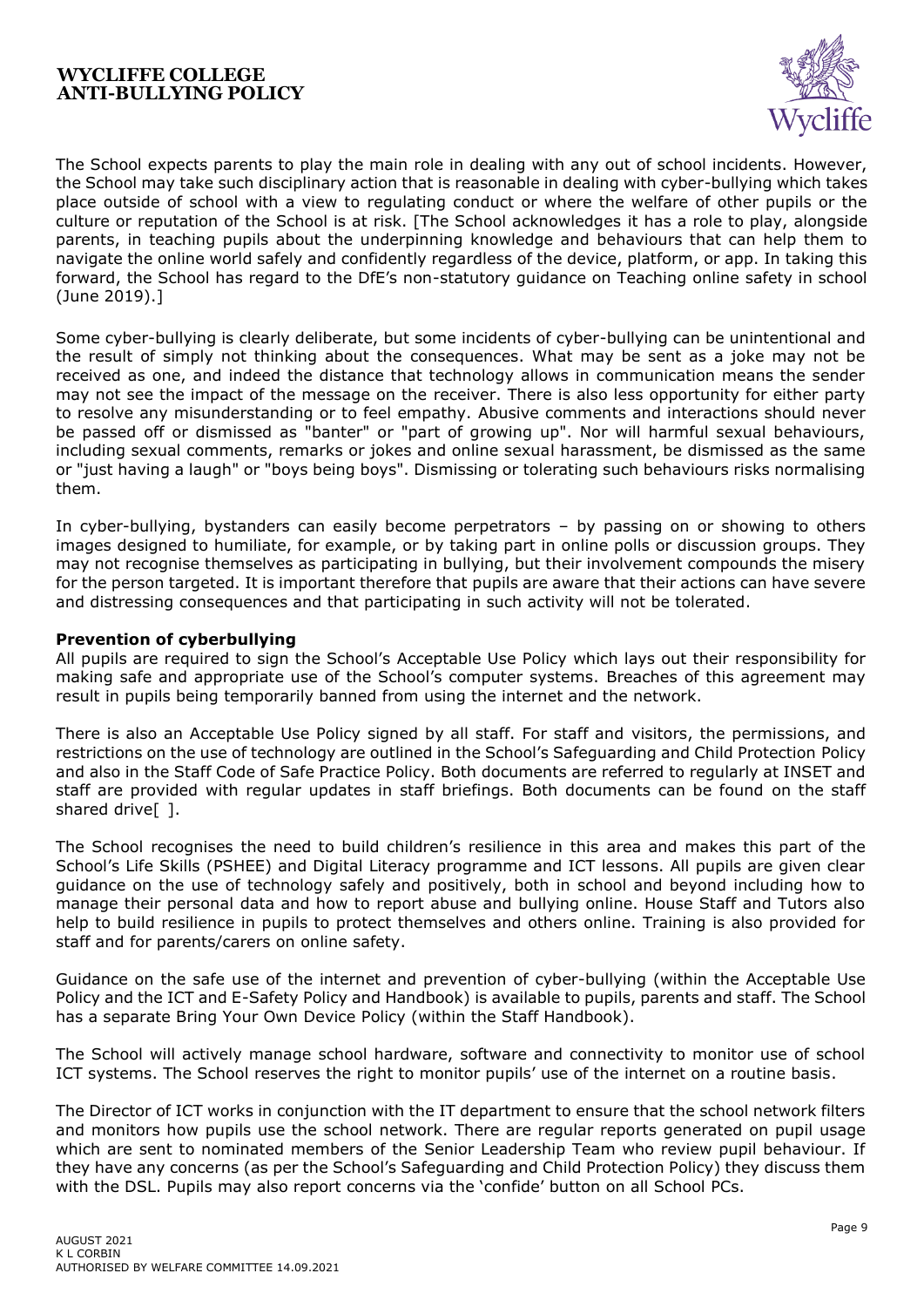![](_page_9_Picture_1.jpeg)

The School's IT manager and IT technicians maintain the integrity of the School's systems and liaises with the Director of ICT should problems arise. The School manages personal data in line with statutory requirements and is aware of its duties under the Data Protection Act (2018), the principles of which will be applied when processing, collecting, disclosing, retaining, or disposing of information relating to a pupil or a member of staff.

## **Procedures for dealing with cyberbullying**

The School will manage a cyber-bullying incident in accordance with this policy, and the School's Safeguarding and Child Protection Policy where it raises safeguarding concerns, taking such disciplinary action that is considered reasonable in the circumstances.

Although cyber-bullying is not a specific criminal offence, there are criminal laws that can apply in terms of harassment and threatening communications. For example, although bullying in itself is not a specific criminal offence in the UK, some types of harassing or threatening behaviour – or communications – could be a criminal offence, for example under the Protection from Harassment Act 1997 or the Malicious Communications Act 1988. Where the School considers that an offence may have been committed, the police will be informed. Any bullying behaviour which could be criminal or pose a threat to a member of the public (even if it takes place outside school but which is reported to the School) will also be reported to the police.

The School reserves the right in serious cases to report the matter to external bodies and will do so under the guidance laid out in our Safeguarding and Child Protection Policy.

## **Electronic devices**

The School reserves the right to examine all electronic devices where there are reasonable grounds to suspect abuse, inappropriate use, possession of a prohibited item or an item that has been, or is likely to be, used to commit an offence, or to cause personal injury to any person (including the pupil being searched), or cause damage to property, [Such an examination will require the Head's prior consent to undertake the search]. In so doing it will have due regard to its obligations under applicable data protection laws.

The School may search for an electronic device and may examine and erase any data from the device if the School considers there to be good reason to do so, unless there are reasonable grounds to suspect that the device may contain evidence in relation to a criminal offence, where the files should not be deleted and the device must be given to the Police without delay. Parental consent to the search is not required but they will be informed of any search conducted after the event unless doing so presents a further risk to any child. The School will keep records on CPOMS of all searches carried out including the results of the search and any follow up action taken.

## **The misuse of technology**

The misuse of technology will be subject to the School's disciplinary regime and will be considered a serious offence. Pupils will be held personally responsible for all materials on a website and for all materials that appears on a website of which they are an account holder. The boundaries and therefore possible sanctions are covered later in this policy and in the School Behaviour Policy.

## **Safeguarding Concerns**

**Staff should always consider the motive behind bullying behaviour and whether it reveals any concerns for the safety or wellbeing of the perpetrator(s). If staff have any reasonable cause to suspect that a pupil is suffering, or is likely to suffer, significant harm, the School's Safeguarding and Child Protection Policy should be followed, which may include reporting concerns to children's social care to ensure appropriate action is taken.** Even where safeguarding is not considered to be an issue, the School will consider whether external services need to be informed to support the pupils involved and help tackle underlying issues, for example, which may have contributed to bullying behaviour.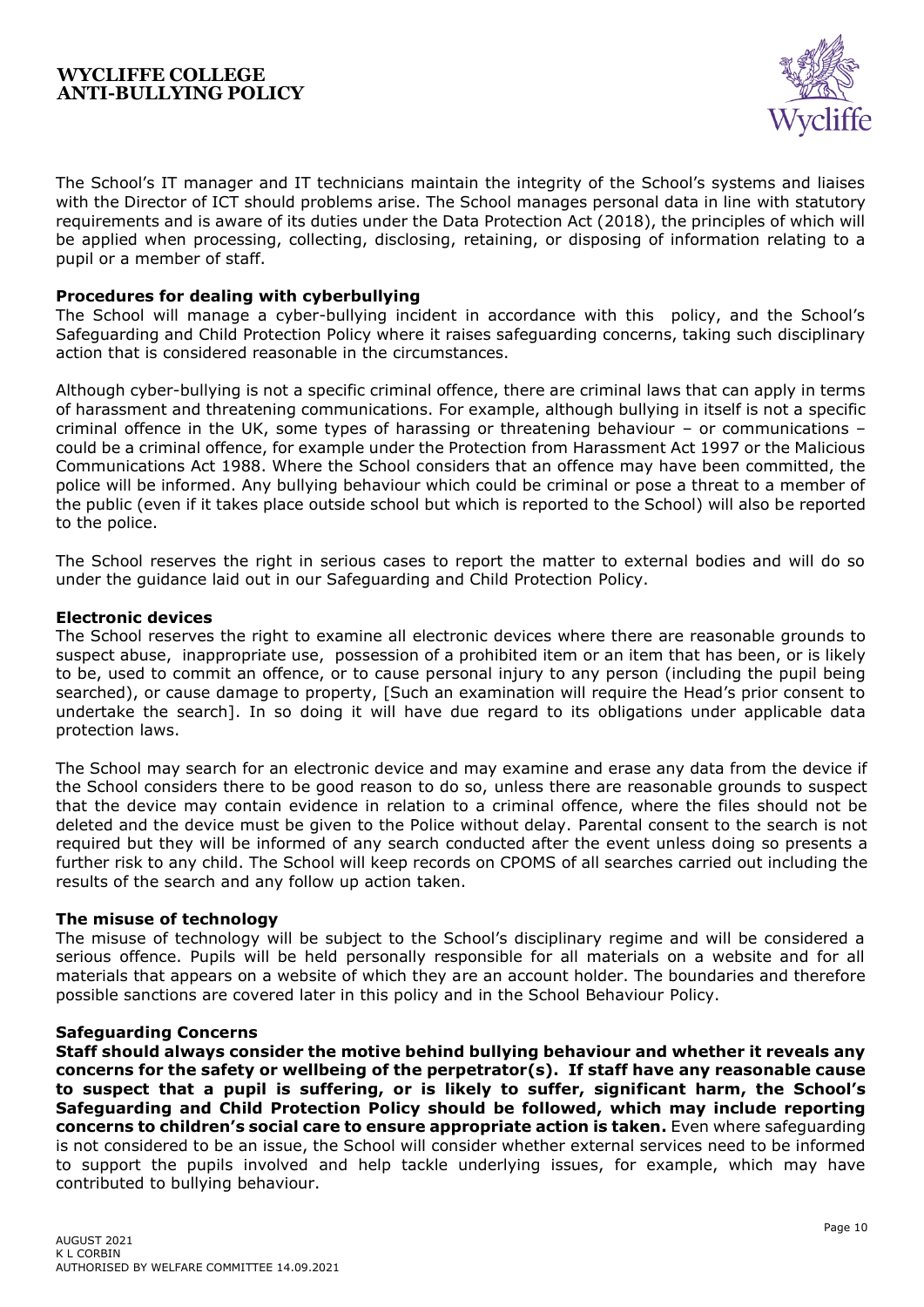![](_page_10_Picture_1.jpeg)

The School also recognises the importance of minimising the risks of child-on-child abuse (which may include physical, emotional, and sexual abuse, sexual exploitation and upskirting). In most instances, the conduct of pupils towards each other will be covered by this policy or the School's Behaviour Policy. However, some allegations may be of such a serious nature that they may raise safeguarding concerns. When an allegation is made by a pupil against another pupil, staff should consider whether the bullying type behaviour raises a safeguarding concern. If there is a safeguarding concern the DSL should be informed without delay in accordance with the School's Safeguarding and Child Protection Policy and the Child-on-child Abuse Policy.

Bullying may take the form of sexual violence or sexual harassment. The School will follow Keeping Children Safe in Education (KCSIE September 2021) in responding to any report of sexual violence or sexual harassment. Where an allegation of bullying takes this form, any disclosure will be managed with two members of staff present (one of them being the DSL or their Deputy). The police may be informed of any harmful sexual behaviours which are potentially criminal in nature. Further information on the procedure to be followed is found in the Safeguarding and Child Protection Policy.

# **Help, support and counselling (see Appendix 3 – Advice to Pupils and Parents)**

Help, support and counselling will be given as is appropriate to both the victim(s) and the perpetrator(s). The School recognises in some circumstances the consequences of bullying may lead to a pupil experiencing pronounced social, emotional, or mental health difficulties and that external support from children's services, Child and Adolescent Mental Health Services or Children and Young People's Services (CAMHS or CYPS) may be appropriate.

The School supports **victims**:

- By offering them an immediate opportunity to talk about the experience. Offering emotional support; reassuring them that they have done the right thing in telling a member of staff
- By informing the victims' parents/guardians
- By offering continuing support when they feel they need it
- By advising the victim(s) not to retaliate or reply but to instead, speak, to a member of staff
- By emphasising to pupils, the importance of:
	- ❖ conflict resolution and negotiating skills
		- ❖ rights and responsibilities
- By informing them that text messages, emails and any information on social network sites can provide supporting material and evidence of bullying and should be passed to a member of staff. And that if hurtful or embarrassing content is being distributed, to try to get it removed from the web - by the person who posted it or alternatively, by contacting the host provider and making a report to get the content taken down
- If appropriate, by advising the victim(s) to consider what information they have in the public domain
- In some cases, by advising the victim(s) that they may be able to block the person from making contact with them i.e. online
- By taking one or more of the disciplinary steps described to prevent further bullying.

## The School supports '**perpetrators'**:

- By talking about what happened, to discover why they became involved
- By discussing ways in which the perpetrator(s) can change their behaviour
- By emphasising the importance of:
	- ❖ respect for and courtesy to others
	- ❖ rights and responsibilities
- By informing the perpetrators' parents/guardians
- By continuing to work with the perpetrator(s) in order to help address any prejudiced attitudes and the potential impact of their behaviour.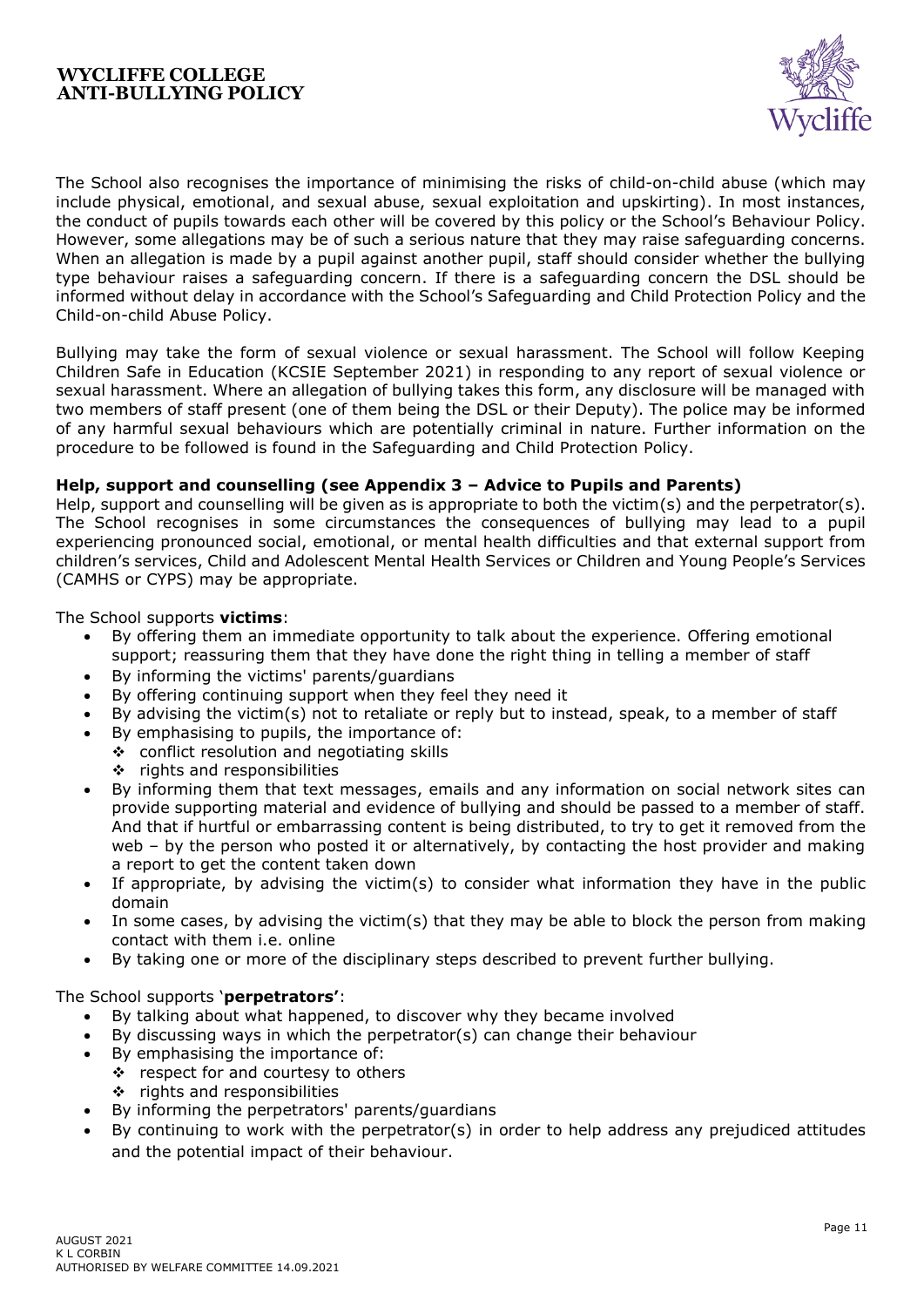![](_page_11_Picture_1.jpeg)

## **EYFS CHILDREN**

Even the School's youngest children are encouraged to behave towards each other with kindness and consideration. The School encourages them to learn to look after their own possessions and to respect others' possessions. The School expects them to be honest, helpful, and polite, and to work hard and to listen to others. They should respect everyone and learn to value differences and diversity. The School has a practitioner responsible for the behaviour management in the EYFS, details of which are available from the Prep School.

The School will explain to the EYFS children why some forms of behaviour are unacceptable and hurtful to others. Sanctions will rarely need to be imposed in the EYFS setting; but sometimes the School may remove a privilege for hurtful behaviour. Occasionally, a child may be sent to see the practitioner responsible for the behaviour management in the EYFS, who will explain the inappropriateness of a particular action and introduce a more appropriate action; but such instances are rare. Parents are always informed when any sanction is needed towards their child, and in cases of repeated instances of hurtful or inappropriate behaviour, parents will be invited into the School to discuss the situation with the child's teacher and the Head of the Prep School, to agree a joint way of handling the difficulty.

Copies of our Behaviour Management Policy for EYFS children can be found in the Prep School Behaviour Policy.

#### **Complaints procedure**

If parents are not satisfied with the action taken by the School, parents can make a formal complaint by following the School's Complaints Procedure which can be found on the School's website. Parents of boarders and of Early Years Foundation Stage (EYFS) children should be aware that they have the right to refer a complaint directly to Ofsted if they are unhappy with the way in which their complaint has been handled.

#### **Monitoring and Evaluation**

- The policy is a living document, which will be evaluated, updated, and reviewed regularly to identify any patterns in bullying behaviour so that appropriate steps can be taken to address such behaviour.
- In the Senior School, the Deputy Head Pastoral will record bullying incidents on CPOMS in addition to House Staff updating pupils CPOMS records In the Prep School, the Deputy Head and/or Director of Pastoral Care, Heads of Houses and Lower-Prep teachers will similarly keep their own records on CPOMS. Records of bullying will be regularly reviewed by the School (by SMT and the Welfare Committee of Trustees) to ensure any patterns of bullying behaviour are picked up and appropriate steps are taken to address such behaviour.
- There will be a continuing programme of INSET as deemed necessary.
- There will be regular pupil input, via questionnaires and discussion in Life Skills/PSHEE, in ICT, in House, in Tutor period etc.
- Resource materials will continue to be updated and made available to both staff and pupils.
- This policy is reviewed and updated at least annually, by the Deputy Head Pastoral.

#### **Reference to other legislation and relevant school policies**

The Anti-Bullying Policy was written with regard to the following:

- DfE guidance (July 2017) 'Preventing and tackling Bullying: Advice to Headteachers, Staff and Governing Bodies' and will be reviewed in light of any substituting or amending guidance as issued from time to time and complies with the law applicable to the Independent Schools sector.
- The Equality Act 2010
- 'Keeping Children Safe in Education' (DfE, September 2021).
- National Minimum Boarding Standards (2015) regulations which are published under section 87C(1) of the Children Act 1989 as amended by the Care Standards Act 2000, where Standard 12 is specific to promoting positive behaviour and relationships (including bullying).
- Sexual Violence and Sexual Harassment Between Children in Schools and Colleges Advice (September 2021)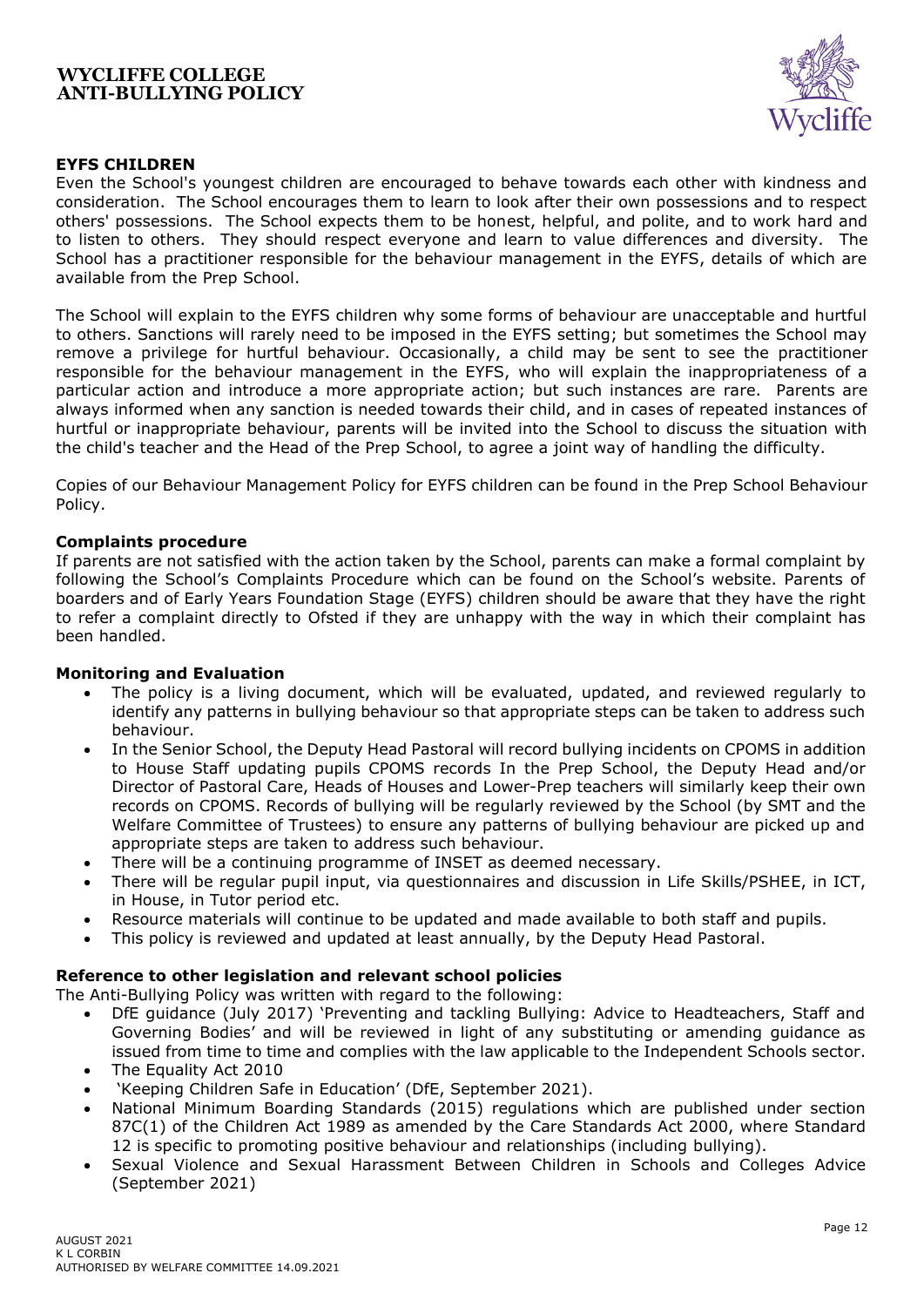![](_page_12_Picture_1.jpeg)

Other Policies/Staff Guidelines, which have relevance to the *Anti-Bullying Policy,* are:

- Behaviour Policies (which includes Alcohol, Smoking, Drugs, Discipline & Exclusion) • Child-on-Child Abuse Policy
- ICT & E Safety (which includes Acceptable Use Policy)
- Pupil Confidentiality
- Relationships Education & Sex Education
- Safeguarding and Child Protection Policy
- Staff Code of Safe Practice
- Staff Handbook, including:
	- ➢ Whistle Blowing Policy
	- ➢ Equal Opportunities
- SEND and SEND (EYFS)

# **Member of Staff responsible: Kate Corbin (Deputy Head Pastoral) Reviewed Annually in July**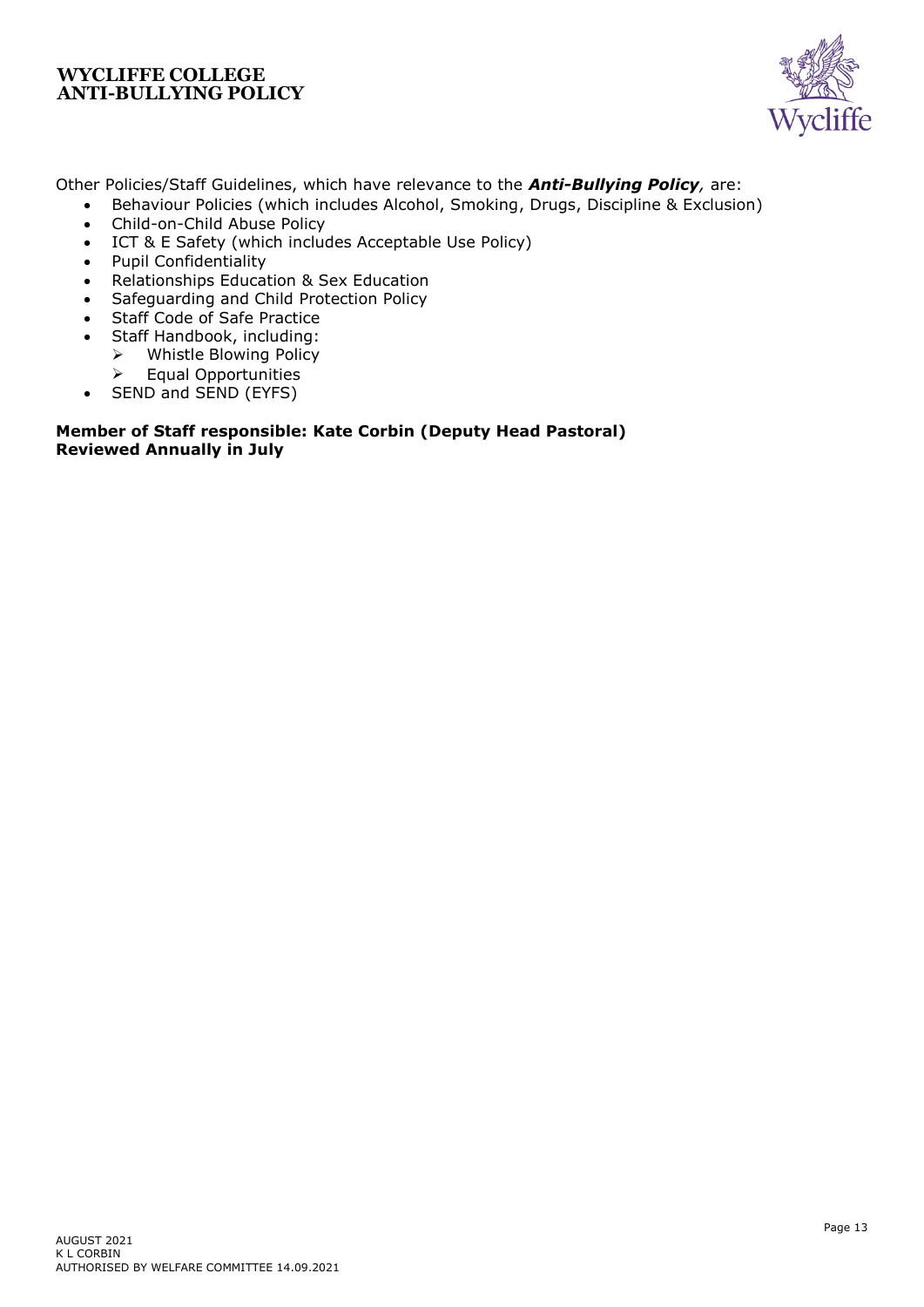# **APPENDIX 1 WYCLIFFE COLLEGE SENIOR SCHOOL A STEP-BY-STEP GUIDE TO HANDLING A BULLYING INCIDENT**

![](_page_13_Figure_1.jpeg)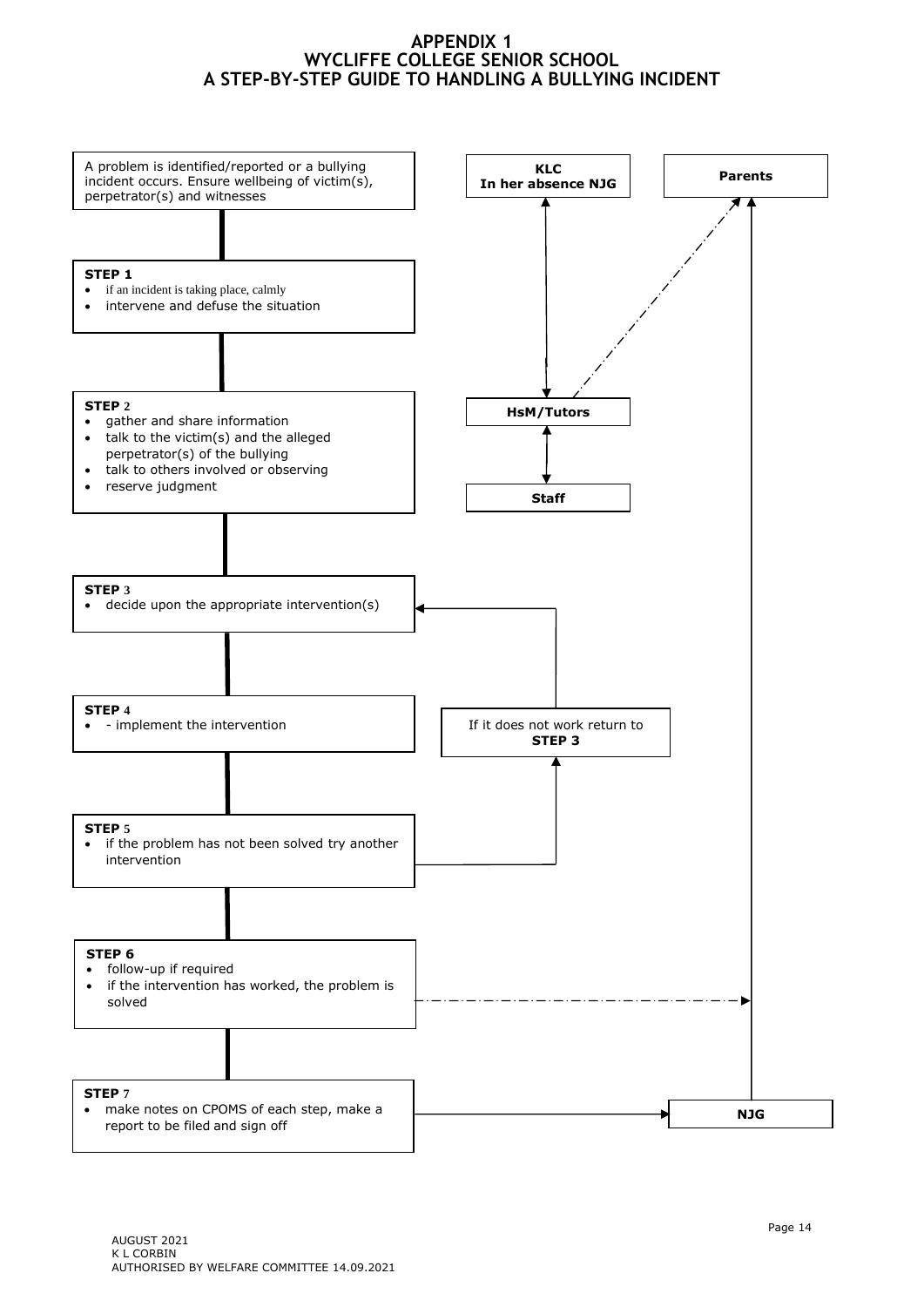# **APPENDIX 2 WYCLIFFE COLLEGE PREPARATORY SCHOOL ANTI-BULLYING PROCEDURE DAY AND BOARDING**

![](_page_14_Figure_1.jpeg)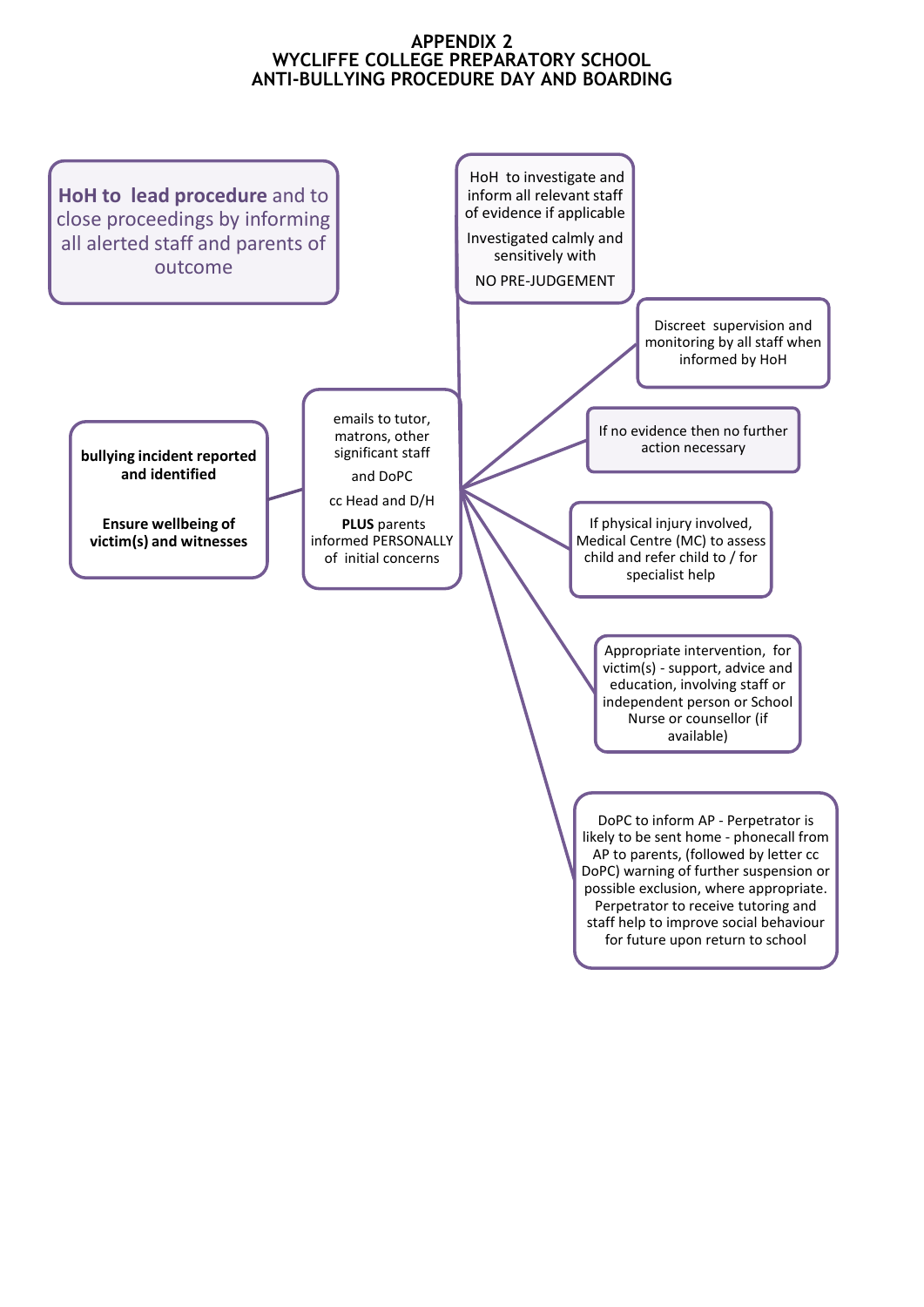## **APPENDIX 3 WYCLIFFE COLLEGE ADVICE TO PUPILS AND PARENTS**

# **Pupils**

- Tell yourself that you do not deserve to be bullied, and that it is WRONG!
- Be proud of who you are. It is good to be individual
- Try not to show that you are upset in front of the perpetrator(s). It is hard but a perpetrator(s) thrives on someone's fear
- Stay with a group of friends/people. There is safety in numbers
- Be assertive shout "No!" Walk confidently away. Go immediately to a teacher or other member of staff
- Tell a member of staff or your parents straight away if you are experiencing bullying
- Remember that anything you place online can be made public within seconds. Whatever you send online could stay there forever. University admissions officers and future employers may be able to view messages, films and photos posted years before
- Be careful what you say on-line or in text messages. It is easy to upset someone by not reading carefully what you have written before pressing the SEND key. Be careful what images you send
- If you receive a nasty or rude message about someone, or a photo of them, do not forward it to anyone. Doing this means that you will be taking part in the bullying. You could even be breaking the law
- Keep your password to yourself. Change your password regularly. Choose hard-toguess passwords with symbols or numbers. This makes it harder for others to hack into your account
- Only give your mobile number or personal website address to loyal friends whom you trust completely
- Choose the highest security settings on internet sites; do not rely on default settings
- Use websites and services that let you block someone who is behaving badly or bullying you, and use the blocking facility
- Use websites and services which allow you to report incidents of cyber-bullying
- If you see bullying or cyber-bulling taking place, support the victim(s). Report the perpetrator(s) Perpetrators get away with bad behaviour if no one tells
- Call a helpline like Childline on 0800 11 11
- Be aware that the School can monitor your use of the internet and that we can examine mobile phones e.g. where there is reason to suspect abuse or bullying
- You will be held personally responsible for all material you have placed on a website and for all material that appears on a website of which you are the account holder.

If you know someone is being bullied, you should:

- TAKE ACTION!
- If you feel you cannot get involved, tell an adult IMMEDIATELY. Teachers have ways of dealing with the perpetrator(s) without getting you into trouble
- Do not be, or pretend to be, friends with a perpetrator(s) it may get you into trouble.

## **Parents**

- Look for unusual behaviour in your children. For example, they may suddenly not wish to attend school, feel ill regularly, or not complete work to their normal standard
- Always take an active role in your child's education. Enquire how their day has gone, who they have spent their time with, how lunchtime was spent etc
- If you feel, know, or suspect that your child or another child may be a victim of bullying behaviour, inform the School IMMEDIATELY. Your complaint will be taken

In every case, a CPOMS report should be completed and printed for HoH filing cabinet and in boarding, of a copy for the house file also. This should include a date and the signature of the lead person.